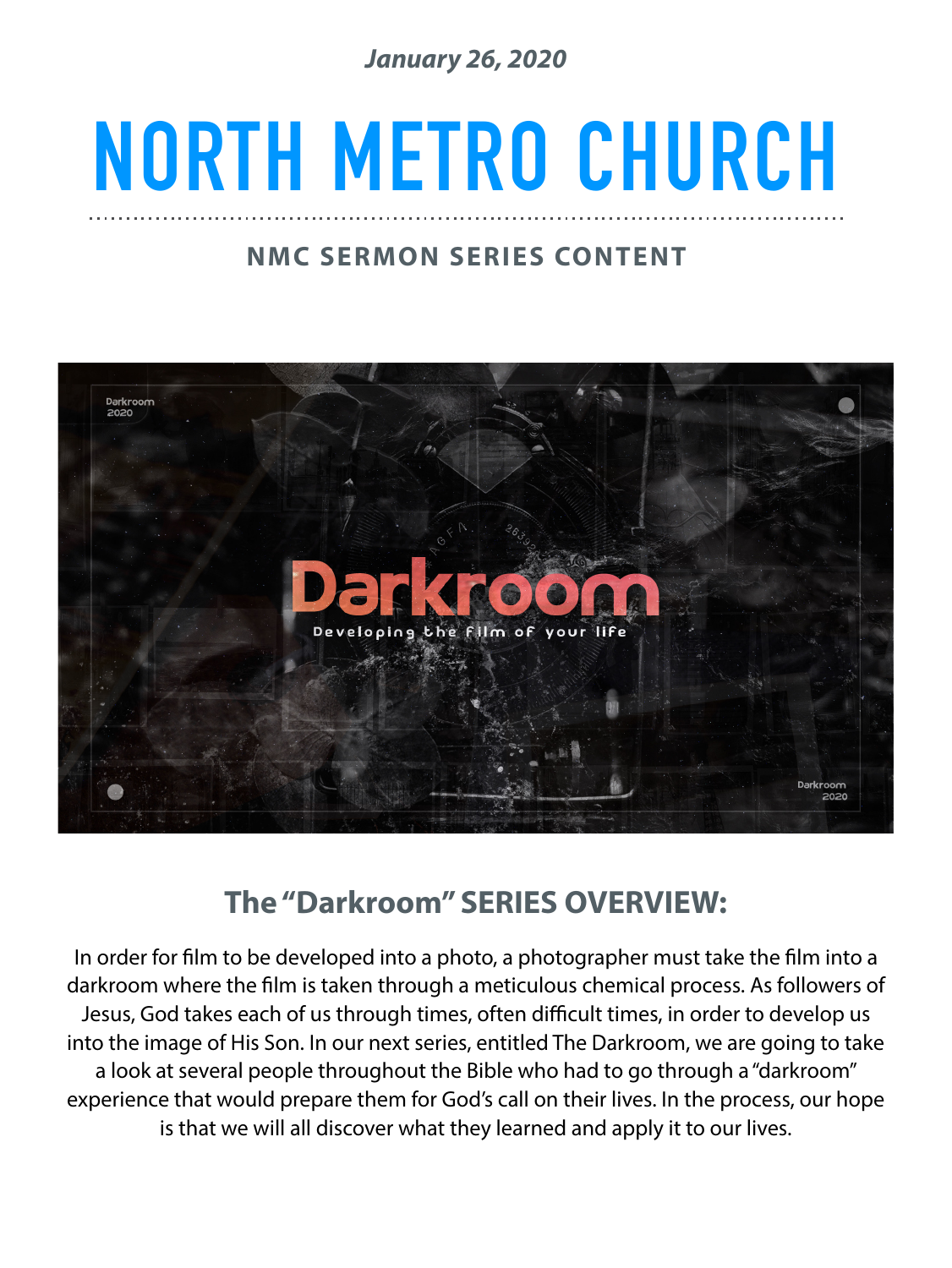# **THE "DARKROOM" WEEK 4**



#### **Icebreaker:**

What is the longest period of time you have ever had to wait for something that you really wanted?

#### **Discussion Questions:**

*\*For more insight / perspective, read the following article:* 

*https://www.oneforisrael.org/bible-based-teaching-from-israel/bible-teachings/god-trained-david-extraordinaryking/* 

What stood out to you from Rob's message on Sunday?

### **Read 1 Samuel 16:1-14**

How is David different than the man Samuel expected to be anointed king? Describe a time in your life where you expected one thing, but God delivered in unexpected ways.

What does it mean that God "looks at the heart" of the individual?

How does the fact that God looks at the heart counter the lie that "I am what I do"?

If David believed the lie that "I am what I do," how would he have seen himself?